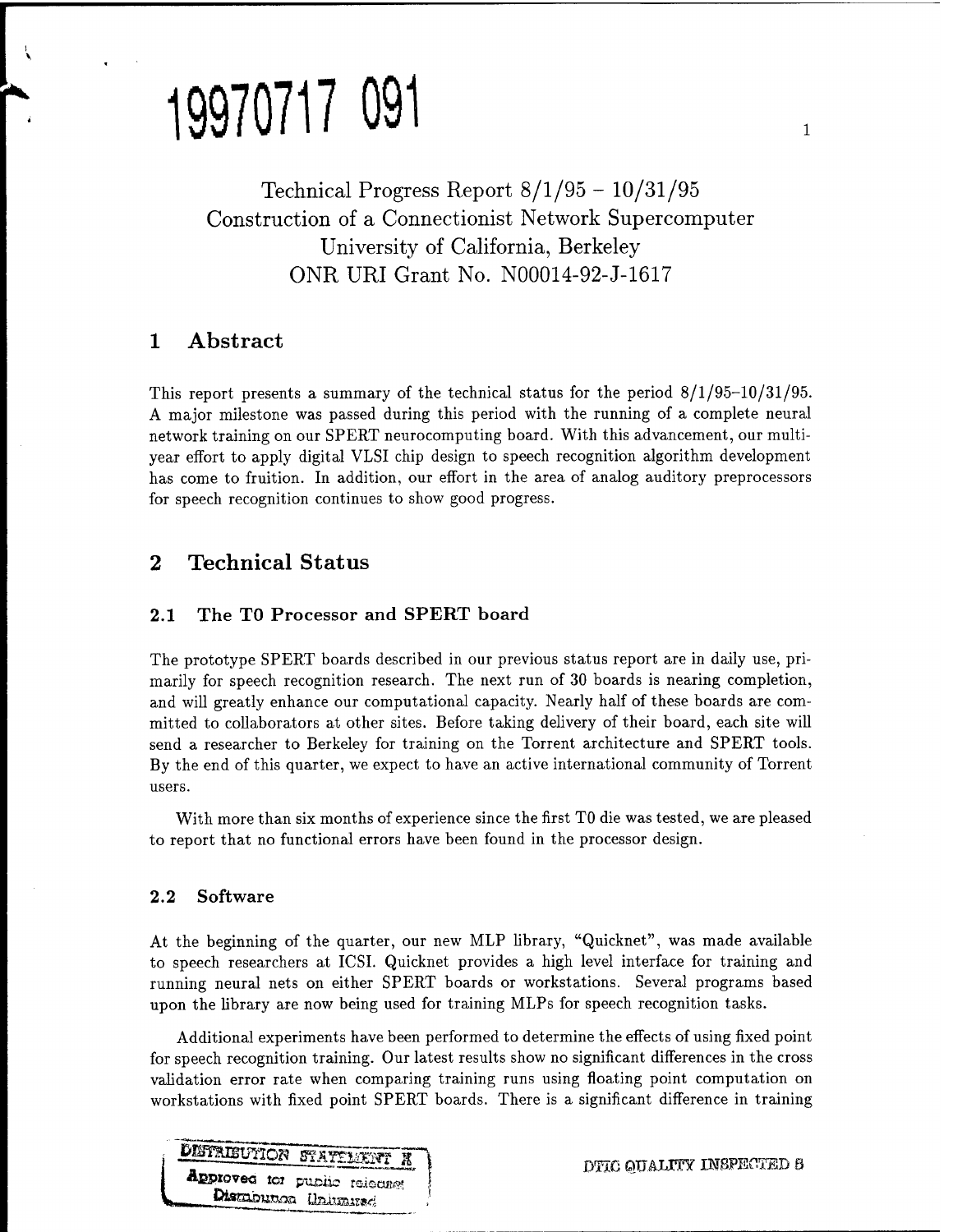

#### DEPARTMENT OF THE NAVY OFFICE OF NAVAL RESEARCH SEATTLE REGIONAL OFFICE 1107 NE 45TH STREET. SUITE 350 SEATTLE WA 98105-4631 IN REPLY REFER TO:

4330 ONR 247 11 Jul 97

- From: Director, Office of Naval Research, Seattle Regional Office, 1107 NE 45th St., Suite 350, Seattle, WA 98105
- To: Defense Technical Center, Atta: P. Mawby, 8725 John J. Kingman Rd., Suite 0944, Ft. Belvoir,VA 22060-6218

Subj: RETURNED GRANTEE/CONTRACTOR TECHNICAL REPORTS

1. This confirms our conversations of 27 Feb 97 and <sup>11</sup> Jul 97. Enclosed are a number of technical reports which were returned to our agency for lack of clear distribution availability statement. This confirms that all reports are unclassified and are "APPROVED FOR PUBLIC RELEASE" with no restrictions.

2. Please contact me if you require additional information. My e-mail is *silverr@onr.navy.mil* and my phone is (206) 625-3196.

/<br>12 . ,// ROBERT J. SILVERMAN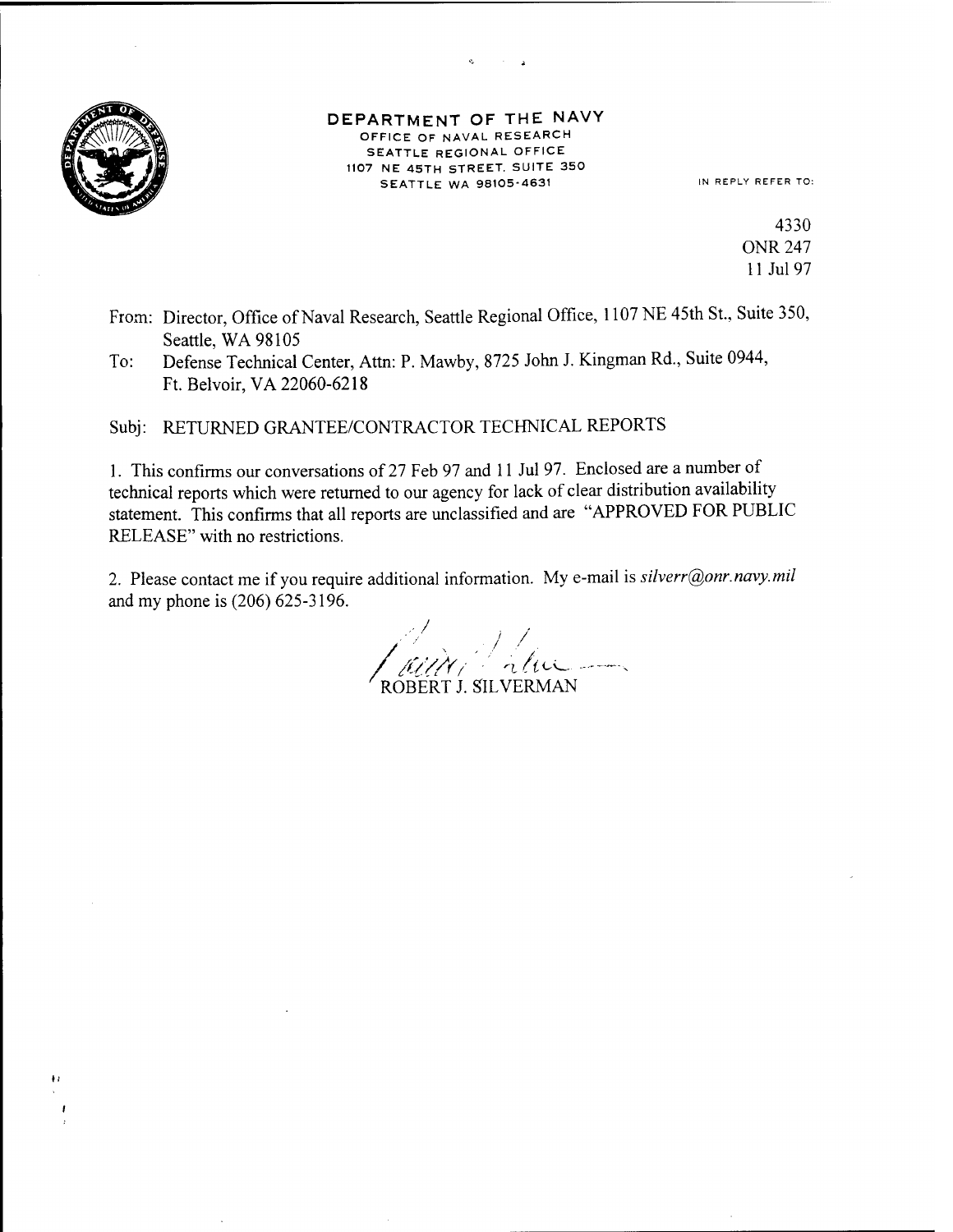## UNIVERSITY OF CALIFORNIA, BERKELEY

BERKELEY · DAVIS · IRVINE · LOS ANGELES · RIVERSIDE · SAN DIEGO · SAN FRANCISCO [PERECALEY] SANTA BARBARA · SANTA CRUZ



**BERKELEY, CALIFORNIA 94720**

**COLLEGE OF ENGINEERING DEPARTMENT OF ELECTRICAL ENGINEERING AND COMPUTER SCIENCES COMPUTER SCIENCE DIVISION**

November 6, 1995

Dr. Clifford Lau Electronics Division, ONR 312 Office of Naval Research Scientific Office Code 1114SE 800 North Quincy Street Arlington, VA 22217-5660

### **Reference: ONR URI Grant No.: 144-92-J-1617**

Dear Dr. Lau:

Enclosed you will find the quarterly progress report for the research project for Professor John Wawrzynek: "Construction of a Connectionist Network Supercomputer," ONR URI Grant No.: N00014-92-J-1617. This report covers the research done during the performance period 8/1/95- 10/31/95. Please direct any mail or questions regarding this contract to me.

Thank you for your continued support of this project.

Sincerely,

Theresa Lessard-Smith V Project Coordinator

cc: Administrative Grants Officer, Seattle Director, Naval Research Laboratory Defense Technical Information Center Sponsored Projects Office - UC Berkeley file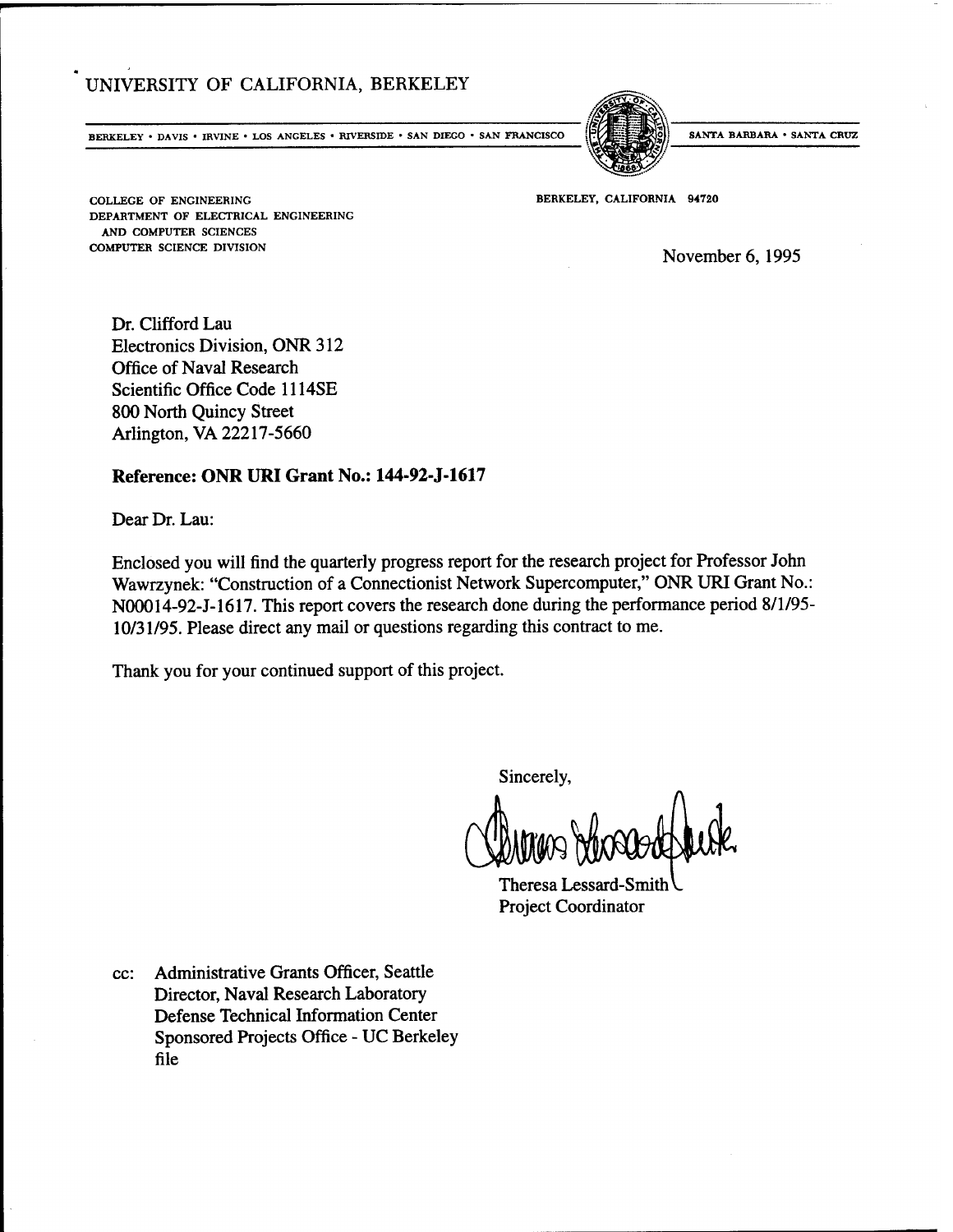$\cdot \mathcal{F}$ 

4

time, however, with the SPERT board between 6X and 20X faster than a SparcStation 20 on complete training runs, including the overhead of initialization, disk I/O and data format conversions.

The Torrent fixed point, floating point and integer libraries have been improved. Considerable time was spent working on the system tools and enhancing code portability.

There was also significant progress in the area of high level programming for parallelism. Sather release 1.0.8 is the first to include an extensive Fortran interface which significantly improves the usability of the system for scientific computation. An article on this appeared in the September 1995 issue of Computers in Physics. Our group was also awarded a grant from Lawrence Livermore Natonal Lab supporting use of their Meiko CS2 super computer.

The Myrinet system for parallel Sather has been installed and is fully functional. This is being used as a platform for language and algorithm development and also as a testbed for possible deployment in larger CNS systems. A first parallel version of the ICSIM connectionist simulator is nearing completion.

### **2.3 Analog VLSI pre-processors.**

As described in the previous progress report, we have been applying our three-chip sound pre-processing system to a speaker independent speech recognition problem. We are conducting our experiments using a 200 speaker, telephone quality, isolated word database (1- 9, "oh","zero", "yes", "no"), combining our pre-processing system with a Hidden Markov Model based speech recognizer using Multilayer Perceptrons for phoneme classification.

In the last quarter, we have continued to improve the recognition performance on the system, achieving a 4.1% error rate. While this score still falls short of the best softwarebased front-ends (1.8% error, using the same database and testing methods), the recognizer is comparable to systems current in use: commercial isolated-word telephone-quality digit recognizers achieve 2-5% error performance in the field, handling a vocabulary that is slightly smaller vocabulary (11 words) than our 13-word task.

Our research plans for future work on the recognition system require major changes to our experimental framework, including switching to a more challenging database, and the application of new algorithms for speech recognition. Before this work begins, we believe it is appropriate to disseminate information on our current recognition system, including representation choices, feature extraction methods, experimental results, and formulation of an agenda for continued research into auditory models. Much of the work this quarter has been in preparing experimental results suitable for publication, and on the preliminary drafting of a journal paper describing the work.

Also in the past quarter, we received word of the acceptance of a paper we submitted to the Neural Information Processing Systems conference about the chip design work for our three-chip sound pre-processing system. We are now preparing our spotlight presentation and poster for this early December meeting, as well as an 8 page paper describing the chip